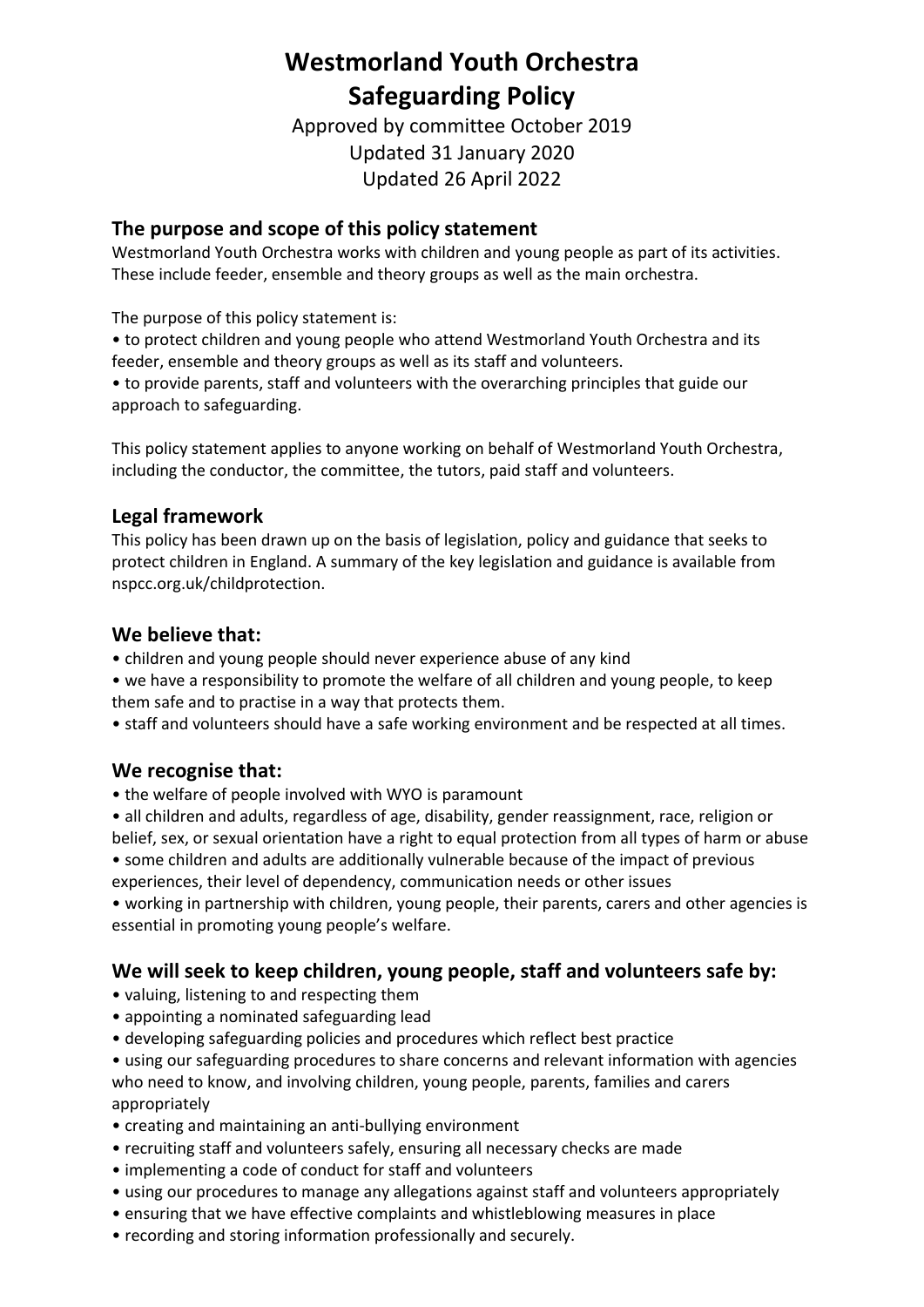### **Related policies and procedures**

This policy statement should be read alongside our organisational policies and procedures, including:

- 1. Procedures for rehearsals and concerts
- 2. Procedures for responding to concerns about a child or young person's wellbeing
- 3. Dealing with allegations of abuse against a child or young person
- 4. Role of the designated safeguarding officer
- 5. Managing allegations against staff and volunteers
- 6. Safer recruitment policy and procedures
- 7. Code of conduct for staff and volunteers
- 8. Anti-bullying policy and procedures
- 9. Photography and image sharing guidance
- 10. Child protection records retention and storage policy
- 11. Whistleblowing

### **Contact details**

**Designated safeguarding lead**  Name: TBC

#### **Chairman of Committee** Name: Oliver Wates [chair@wyo.org.uk](mailto:chair@wyo.org.uk)

**Trained first-aiders**  A list is provided at rehearsals (see also below)

### **NSPCC Helpline**

0808 800 5000 We are committed to reviewing our policy and good practice **annually.** 

This policy was last reviewed on: …………26 April 2022………………(date)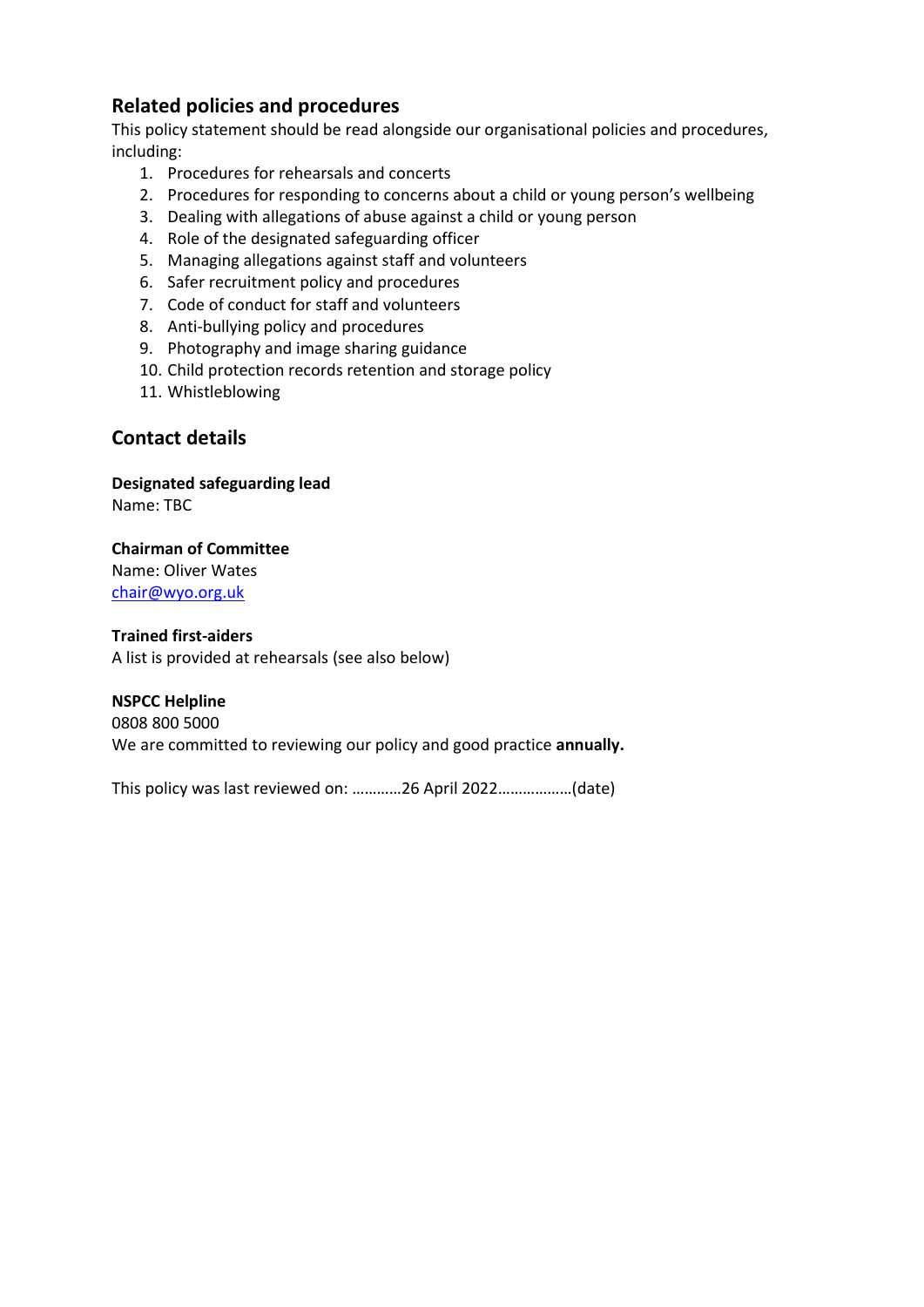# **WYO Safeguarding Procedures**

# **1. Procedures for rehearsals and concerts**

A register is taken at all WYO rehearsals and concerts:

The purposes of the register are to

- list all players and tutors present
- check that players have returned after the break.
- check names in the event of a fire evacuation
- The Musical Director or his nominated representative is responsible for ensuring that the register of players to be filled in at the start of the session, with late arrivals added as appropriate. They shall also be responsible for removing the register from the building in the event that the building has to be evacuated.
- The register will also be taken after the break in rehearsals. Any unexplained absences should be noted by the Music Director and immediately investigated. Any absence that cannot be explained should be discussed with the orchestra member of staff for the relevant section. The Music Director and that member of staff shall then take such steps as seem appropriate in their professional judgement to establish the safety and wellbeing of the missing person.
- The up-to-date player database is available on the orchestra tablet at all rehearsals. The data is password protected.
- The three groups which meet in the 5.45-6.45pm slot (strings, wind and jazz groups) have dedicated registers with emergency contact details for each child. Further information is available from the orchestra tablet as above.

#### **Breaks**

Older teenagers have always been allowed to leave the Castle Street Centre during the rehearsal break with their parents' permission. In practice, however, the majority of orchestra members stay in the building.

From academic year 2019-20 parents will be advised that all children with parental permission to leave in the break must do so in groups of two or more. A register will continue to be taken on their return. Parents will also be advised that, though a number of responsible adults are present throughout, it is not practical to supervise their children closely during the break.

### **Fire procedures**

Orchestra members will be reminded at the start of every term about the fire procedures for the Castle Street Building.

### **First Aid**

An incident book for accidents will be provided at all rehearsals and concerts as well as advisory slips to be given to the parents of anyone who bumps their head.

### **Concerts**

Where possible, new concert venues will be visited by an adult member of WYO prior to a concert to ascertain the facilities there. If it is not possible to visit, information will be gathered by telephone. A letter to parents/carers will give details of the venue, arrangements for transport and meals. If players will be unsupervised at any time, this will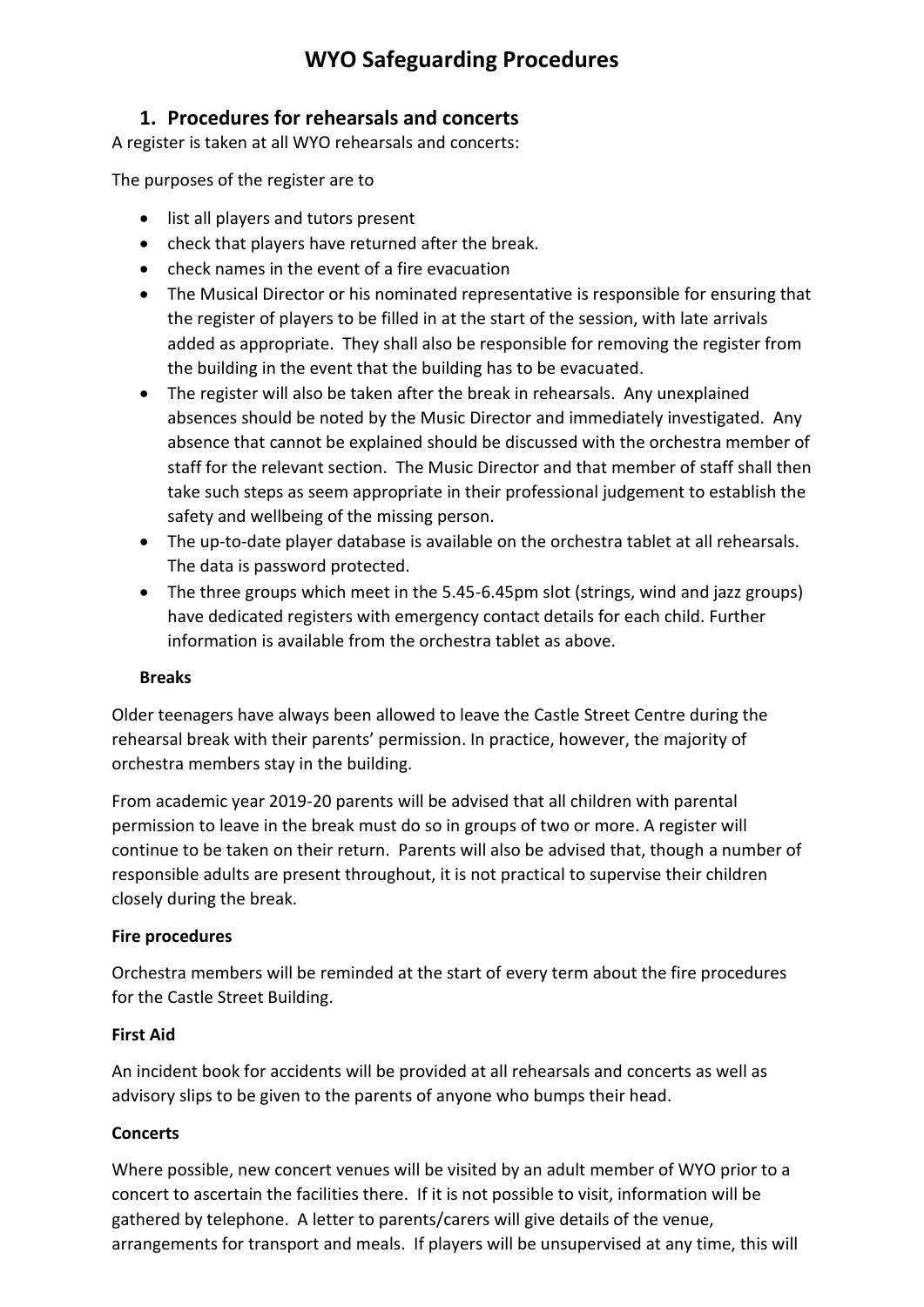be mentioned in the letter. If transport is by coach, adults will travel with the players. At least one of these adults (excluding the driver) must have been DBS checked.

# **2. Procedures for responding to concerns about a child or young person's wellbeing**

If a child tells a member of staff about abuse that they have suffered or that another child has suffered abuse then they should:

- Stay calm and listen to what is being said
- Find an appropriate early opportunity to explain that it is likely that the information will need to be shared with others – but only those who need to know about it. Do not promise to keep secrets
- Allow the child to continue at his/her own pace
- Ask questions for clarification only, and avoid asking questions that suggest a particular answer
- Reassure the child that they have done the right thing in telling you
- Tell the child what you will do next and with whom the information will be shared
- Record in writing what was said using the child's own words as soon as possible, note the date, time, any names mentioned, to whom the information was given and ensure that the record is signed and dated
- Pass a written record to the designated safeguarding lead, or any member of the Management Committee who will in turn decide what action to take.
- Keep the discussion confidential, following the procedure for reporting concerns, aside from this do not discuss with others.

Having received the report the safeguarding leader should decide what action to take:

**Option one:** No action taken- the concern does not constitute a safeguarding concern. Safeguarding leader to record decision made and reasons for it.

**Option two:** Uncertain? Leader to consult with Children's Social Care or the NSPCC Helpline and to record action and decision taken. Cumbria multi-agency safeguarding hub (including out of hours) 0333 2401727. NSPCC helpline (24 hours) 0808 8005000.

**Option three:** Refer to Children's Social Care and/or the Police within 24 hours. Put in writing within 48 hours. Record action and decision taken. Safeguarding leader to follow up after three working days if received no feedback on action taken by children's social care and to record outcome of any follow up contact.

# **3. Dealing with allegations of abuse against a child or young person**

If a child tells a member of staff about allegations against another child they should:

- Listen to and record the allegations as per the procedure in the previous section.
- If allegations have been made against a child the member of staff should speak to the safeguarding leader who can advise on the best way to proceed. The member of staff should not confront the child about the allegations before taking advice, it may make the situation worse.
- For more advice about speaking to a child who may be behaving abusively, contact the NSPCC Helpline on [0808](tel:08088005000) 800 5000 o[r help@nspcc.org.uk.](mailto:help@nspcc.org.uk)
- If a member of staff notices a child behaving inappropriately they may need to talk to them about this immediately, in order to manage the behaviour. They should talk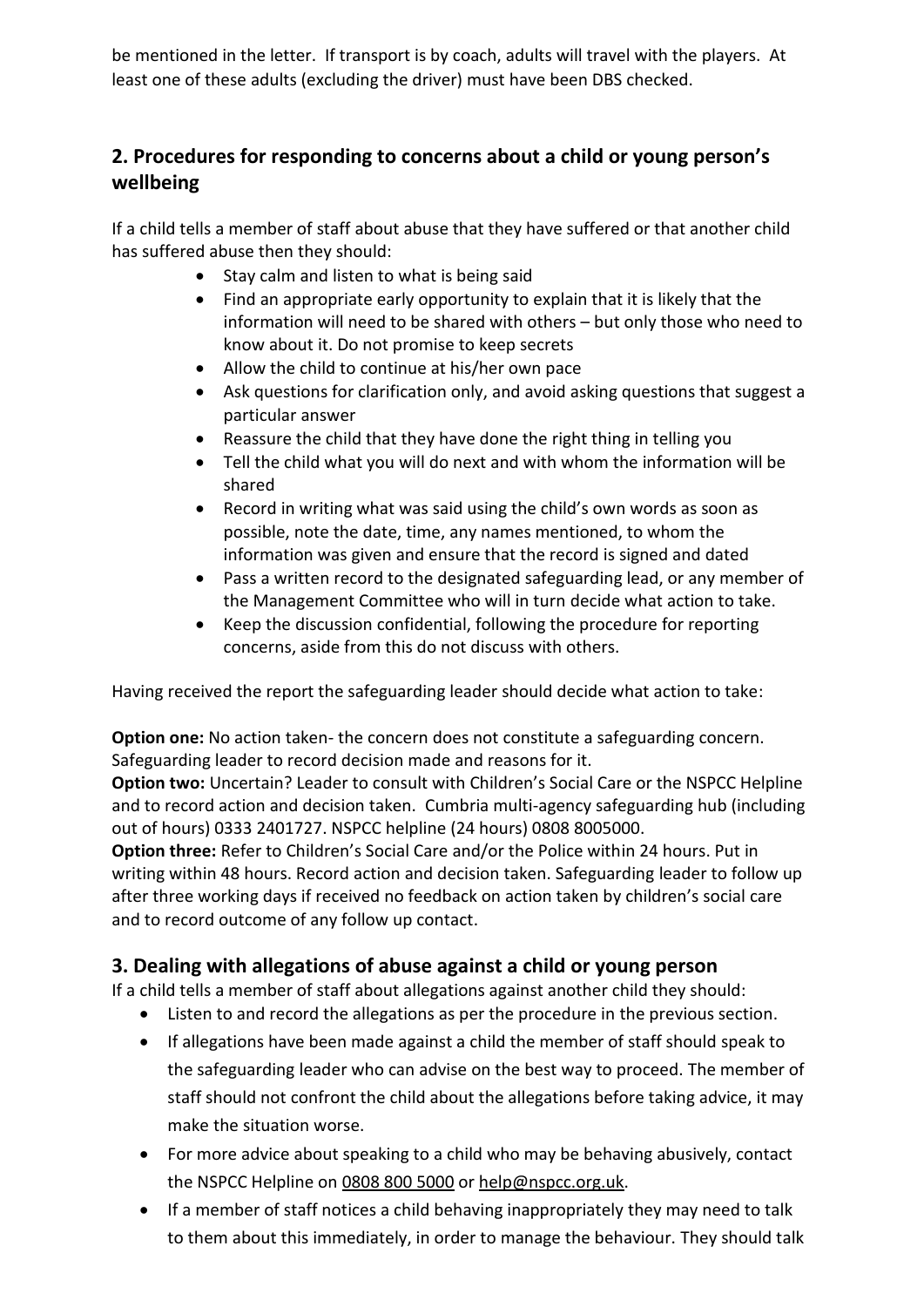to them calmly and explain why their behaviour is unsuitable and what they can do to improve it and record this contact.

# **4. Role of the designated safeguarding officer**

WYO will appoint one person to:

- Receive information from staff, volunteers or members who have safeguarding concerns, and record it
- Assess information promptly and carefully
- Be available for support and advice if disclosure, suspicion or allegation of abuse is reported.
- Be responsible for a confidential record for related information
- Liaise and consult with local statutory safeguarding agencies
- Liaise with the Chairman of the committee on areas of concern.

### **5. Managing allegations against staff and volunteers**

There may be instances where there are concerns about the behaviour of a member of staff towards a child/ren. The concerns may be very clearly abusive, e.g. hitting a child or subtler, e.g. isolating a child or sharing personal phone numbers. It might involve a breach of the WYO code of behaviour, or it could be an allegation made by a child, other staff member, or another adult.

In any of these circumstances the following procedure should be followed:

1. Staff are responsible for sharing their concern with the Safeguarding Lead who will explore the seriousness of the allegation/concern.

2. If the member of staff has behaved in a way that has harmed a child, or may have harmed a child or possibly committed a criminal offence against or related to a child or behaved towards a child in a way that indicates s/he is unsuitable to work with children then the Safeguarding Lead and Committee Chairman together will be responsible for coordinating the management of the concern. This will include the decision-making about any immediate protective actions that are warranted: for example, informing and supporting the parents/guardian and child/ren; suspension from role; confinement; change of duties etc.

3. They will also determine if the police need to be contacted and/or the Local Authority Designated Officer. There may need to be one or more type of inquiry depending on the nature of the concern: a child protection inquiry, police investigation and/or a disciplinary process.

4.In dealing with any allegation the Safeguarding Lead needs to balance: the seriousness of the allegation; the risk of harm to children; possible contamination of the evidence and the welfare of the person concerned.

5. The Safeguarding Lead will require a written account from the member of staff hearing the allegation/concern and a summary of any available additional information including the names and addresses of any potential witnesses. Both documents should be signed and dated.

6. Investigations will be dealt with quickly, fairly and impartially. The member of staff should be informed about the allegation or concern as soon as possible but not before consultation with the Safeguarding Lead and children's social care/police where necessary, in respect of timing and content.

# **6. Safer recruitment policy and procedures**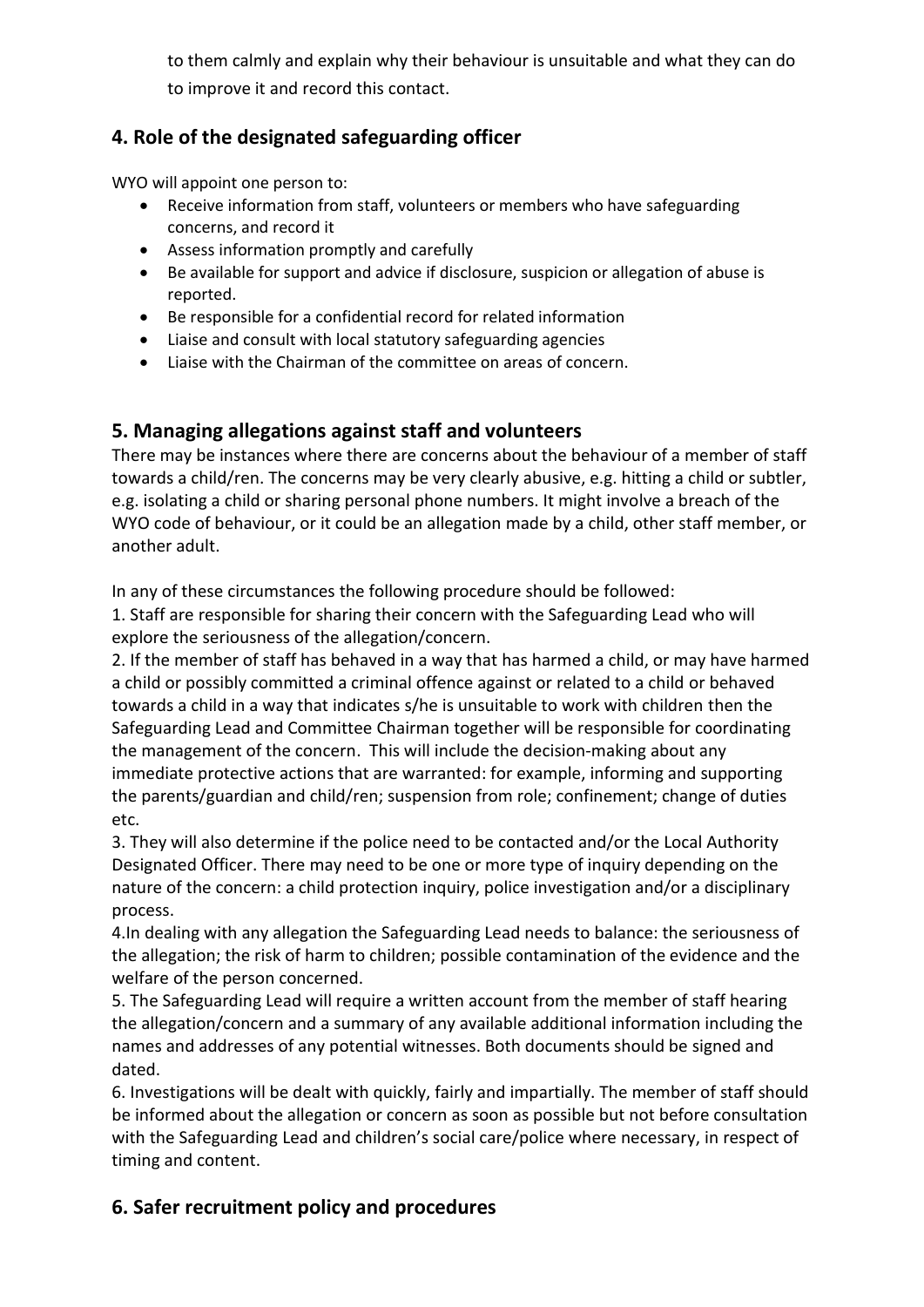No prospective member of staff will have their contract confirmed until that person has been DBS checked. Volunteers (such as adult players) who have the potential to find themselves alone with children on a regular basis should also be checked. Staff will be DBS checked every three years unless they are on the update service in which case a review will be carried out every three years but no further check undertaken.

# **7. Code of conduct for staff and volunteers**

This behaviour code outlines the conduct WYO expects from all our staff and volunteers. The behaviour code aims to help us protect children and young people from abuse and reduce the possibility of unfounded allegations being made.

### **The role of staff and volunteers:**

When working with or for children and young people, staff and volunteers are acting in a position of trust. They are likely to be seen as a role model and must act appropriately, placing the well-being of the performer above the development of the performance.

### **Responsibility:** staff and volunteers are responsible for

- prioritising the welfare of children and young people
- providing a safe environment for children and young people. This includes having good awareness of issues to do with safeguarding and child protection and taking action when appropriate.
- staying within the law at all times
- modelling good behaviour for children and young people to follow
- challenging all unacceptable behaviour
- reporting all allegations/suspicions of abuse following our reporting procedures. This includes abusive behaviour being displayed by an adult or child and directed at anybody of any age.

**Rights:** staff and volunteers should

- treat children and young people fairly and without prejudice or discrimination
- understand that children and young people are individuals with individual needs
- respect differences in gender, sexual orientation, culture, race, ethnicity, disability and religious belief systems between yourself and others, and appreciate that all participants bring something valuable and different to the group/organisation
- challenge discrimination and prejudice
- encourage young people and adults to speak out about attitudes or behaviour that makes them uncomfortable.

#### **Relationships:** staff and volunteers should

- promote relationships that are based on openness, honesty, trust and respect
- avoid favouritism
- be patient with others
- use special caution when you are discussing sensitive issues with children or young people
- ensure your contact with children and young people is appropriate and relevant to the work of the project you are involved in

• ensure that whenever possible, there is more than one adult present during activities with fewer than three children.

•if a child specifically asks for or needs some private time with a member of staff or volunteer, ensure other staff or volunteers know where they and the child are.

• only provide personal care in an emergency and make sure there is more than one adult present if possible.

#### **Respect: staff and volunteers should**

•listen to and respect children at all times

• seriously, actively involving them in planning activities wherever possible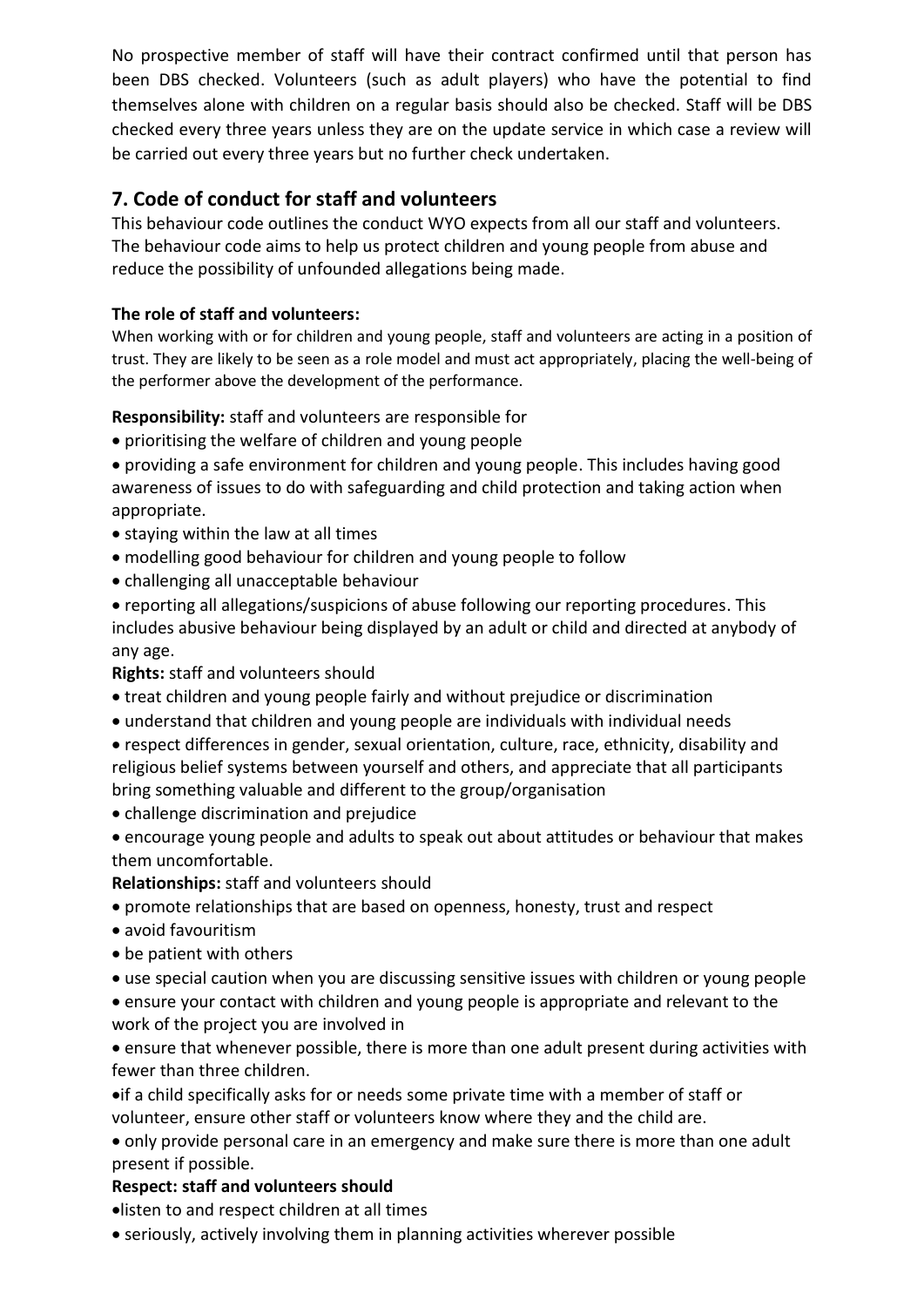•In some cases it may be necessary to break confidentiality in order to follow child protection procedures; if this is the case it is important to explain this to the child or young person at the earliest opportunity.

**Unacceptable behaviour**: when working with children and young people, staff and volunteers must not

- allow concerns or allegations to go unreported
- take unnecessary risks
- smoke, consume alcohol or use illegal substances
- develop inappropriate relationships with children and young people
- make inappropriate promises to children and young people
- engage in behaviour that is in any way abusive
- act in a way that can be perceived as threatening or intrusive
- patronise or belittle children and young people

• make sarcastic, insensitive, derogatory or sexually suggestive comments or gestures to or in front of children and young people.

**Upholding this code of behaviour:** staff and volunteers should always follow this code of behaviour and never rely on their reputation or that of our organisation to protect themselves. If you have behaved inappropriately you will be subject to our disciplinary procedures. Depending on the seriousness of the situation, staff and volunteers may be asked to leave WYO. We may also make a referral to statutory agencies such as the police and/or the local authority child protection services. If staff and volunteers become aware of any breaches of this code, they must report them to the designated safeguarding officer. If necessary staff and volunteers should follow the whistle-blowing procedure and safeguarding procedures about child protection or related topics.

# **8. Anti-bullying policy and procedures**

WYO recognises that:

• bullying causes real distress. It can affect a person's health and development and, at the extreme, can cause significant harm

• all people, regardless of age, disability, gender reassignment, race, religion or belief, sex or sexual orientation, have the right to equal protection from all types of harm or abuse • everyone has a role to play in preventing all forms of bullying (including online) and putting a stop to bullying.

WYO will seek to prevent bullying by making sure that all adults present are alert to incidents which may constitute bullying, and that they will take appropriate action if necessary.

# **9. Photography and image sharing guidance**

- Parental permission for photography will be obtained in writing when a child joins WYO or one of its feeder groups.
- From September 2019 this permission form will cover the taking of both photos and videos. It will also specify that both forms of media may be used in the press, on the website and on social media platforms including (but not restricted to) Facebook, Twitter and Instagram.
- Parents whose children joined before 2019 will be asked to reaffirm their consent to use of photographs and video for use in all of the contexts listed above.